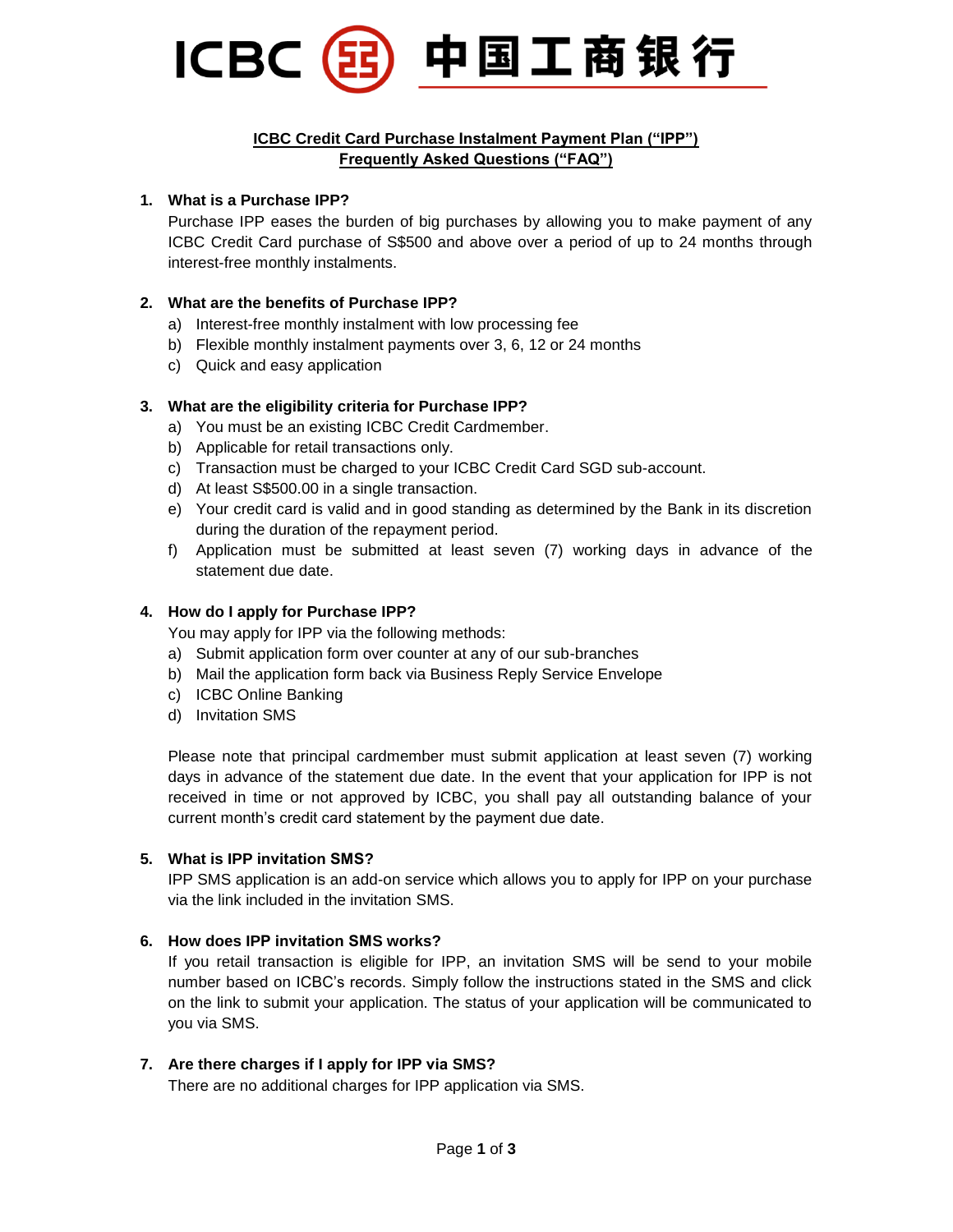# 中国工商银行 **ICBC**

# **8. [Will](about:blank) the link in the invitation SMS expire?**

The link will be valid as long as you submit your application before the deadline as stated in the invitation SMS.

**9. What will happen next [after I have submitted my application via the link provided in the](about:blank)  [invitation SMS?](about:blank)**

We will process your application and update you via SMS regarding the status of the application.

# **10. Can I apply for IPP for my ICBC Credit Card USD/CNY sub-account?**

No, IPP is only applicable to transactions charged to your ICBC Credit Card SGD subaccount.

# **11. Does IPP apply to all transactions charged to my card account?**

IPP is only applicable for unbilled retail transactions and retail transactions reflected in your latest credit card statement. Please note that the following transactions are excluded:

- (i) all cash advances, fees and charges;
- (ii) annual fees, interests, late payment fees and charges, goods and services taxes; and
- (iii) any other fees and charges incurred as a result of using the Credit Card.

# **12. What will happen after my IPP application is approved?**

Upon approval of your IPP application, you shall pay:

- a) A One-Time Non-Refundable Processing Fee This fee is calculated as a percentage of the retail transaction amount.
- b) Monthly Instalment

The amount of monthly instalment is calculated by dividing the Purchase IPP amount equally. If the Purchase IPP cannot be divided into equal monthly instalments, the difference shall be paid with the first instalment.

# **13. Why is my Credit Limit reduced after my IPP application is approved?**

Upon approval of IPP application, your available credit limit will be reduced by blocking out an amount equivalent incurred in connection with IPP. Your credit limit will be progressively restored with payment of each monthly instalment.

# **14. Can I have two ongoing IPPs?**

Yes, but subject to your ICBC credit card limit being sufficient.

# **15. When will my IPP start after approval?**

The first instalment of your IPP will start on the day that your IPP is approved and the following monthly instalments will be charged on the same date in the subsequent months. For example, if your application was approved on  $10<sup>th</sup>$  March, the next monthly instalments will be deducted on the  $10<sup>th</sup>$  of each subsequent month.

# **16. Can I make early repayment of my IPP?**

You can make an early repayment (in part or full) over the counter at any of our sub-branches. IPP will only be terminated upon full repayment. Please be reminded that any early repayment amount will become due and payable immediately. Administrative charges may be imposed for early repayment.